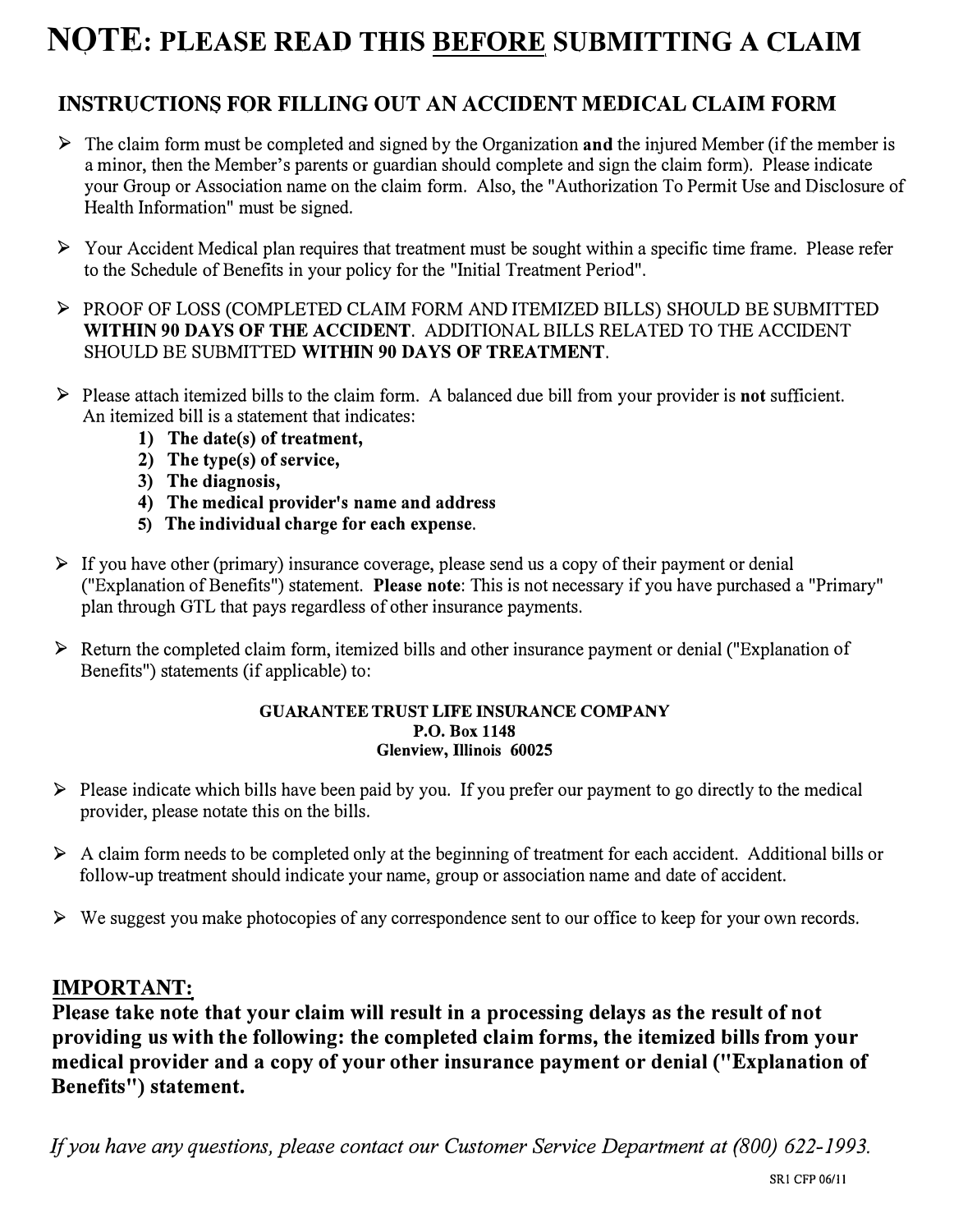| NAME OF SCHOOL ________________                                                         |                                                                                                                                                                              | IMPORTANT! THIS INFORMATION<br>MUST BE GIVEN OR CLAIM WILL<br><b>BE RETURNED</b><br><u> Tanzania (h. 1878).</u>                                                                                                                     | <b>GUARANTEE TRUST LIFE INS. CO.</b><br>P.O. Box 1148<br>Glenview, IL 60025<br>$(800)$ 622-1993 |                                                                            |                         |                  |
|-----------------------------------------------------------------------------------------|------------------------------------------------------------------------------------------------------------------------------------------------------------------------------|-------------------------------------------------------------------------------------------------------------------------------------------------------------------------------------------------------------------------------------|-------------------------------------------------------------------------------------------------|----------------------------------------------------------------------------|-------------------------|------------------|
| <b>ASSIGNMENT OF BENEFITS:</b>                                                          |                                                                                                                                                                              |                                                                                                                                                                                                                                     |                                                                                                 | Other: ____________________<br>Addr: _______________________               |                         |                  |
| City<br>Other Payee indicated above.<br>$\text{DATE}$ ___________                       | State Zip City                                                                                                                                                               | State<br>I hereby authorize Guarantee Trust Life Insurance Co. to pay bills in connection with this accident directly to the Doctor, Hospital or<br>SIGNATURE OF PARENT OR GUARDIAN __ _ _                                          |                                                                                                 | $\overline{\text{Zip}}$ $\overline{\text{City}}$<br>Claimant - if an ADULT | State                   | $\overline{Zip}$ |
|                                                                                         |                                                                                                                                                                              |                                                                                                                                                                                                                                     |                                                                                                 |                                                                            |                         |                  |
|                                                                                         |                                                                                                                                                                              | SCHOOL OFFICIAL TO COMPLETE: PLEASE PRINT (PARENT MUST COMPLETE IF A 24 HR. COVERAGE CLAIM IS INVOLVED)                                                                                                                             |                                                                                                 |                                                                            |                         |                  |
|                                                                                         |                                                                                                                                                                              | 1. Claimant's FULL NAME _____________________Alternate Name ____________Date of Birth ____/____/___Grade _____                                                                                                                      |                                                                                                 |                                                                            |                         |                  |
|                                                                                         |                                                                                                                                                                              |                                                                                                                                                                                                                                     |                                                                                                 |                                                                            |                         |                  |
|                                                                                         |                                                                                                                                                                              |                                                                                                                                                                                                                                     |                                                                                                 |                                                                            |                         |                  |
|                                                                                         |                                                                                                                                                                              | 4. Description of Accident: (A) How and where did in occur?<br>$($ if more space needed, attach separate sheet)                                                                                                                     |                                                                                                 |                                                                            |                         |                  |
|                                                                                         |                                                                                                                                                                              |                                                                                                                                                                                                                                     |                                                                                                 |                                                                            |                         |                  |
|                                                                                         |                                                                                                                                                                              |                                                                                                                                                                                                                                     |                                                                                                 |                                                                            |                         |                  |
|                                                                                         |                                                                                                                                                                              |                                                                                                                                                                                                                                     |                                                                                                 |                                                                            |                         |                  |
| 7. Has a previous claim been filed for this accident? Yes $\Box$ No $\Box$              |                                                                                                                                                                              |                                                                                                                                                                                                                                     |                                                                                                 |                                                                            |                         |                  |
| (B) Was Supervisor a witness? Yes $\Box$ No $\Box$                                      |                                                                                                                                                                              |                                                                                                                                                                                                                                     |                                                                                                 |                                                                            |                         |                  |
|                                                                                         |                                                                                                                                                                              | TYPE OF SCHOOL CLAIMANT ATTENDS: Elementary □ Jr. High □ High □ Other □<br>I certify that the above information is correct to the best of my knowledge and belief.                                                                  |                                                                                                 |                                                                            |                         |                  |
| Date of this report                                                                     |                                                                                                                                                                              |                                                                                                                                                                                                                                     |                                                                                                 |                                                                            | Title _________________ |                  |
| PARENT TO COMPLETE (OR CLAIMANT, IF AN ADULT) IN ORDER FOR CLAIM TO BE PROCESSED.       | AS GROUP, INDIVIDUAL, AUTOMOBILE MEDICAL, OR LIABILITY? <b>ENO EYES</b>                                                                                                      | DO YOU HAVE ANY OTHER INSURANCE WHICH WILL OR HAVE COVERED THE EXPENSES RELATED TO THE ABOVE ACCIDENT, SUCH<br>IF YES, PLEASE GIVE THE INSURANCE COMPANY'S NAME, PHONE NUMBER AND POLICY NUMBER:                                    |                                                                                                 |                                                                            |                         |                  |
|                                                                                         |                                                                                                                                                                              |                                                                                                                                                                                                                                     |                                                                                                 |                                                                            |                         |                  |
| 10. Parents Name:<br>Employer's Name:<br>Employer's Address.                            | the contract of the contract of the contract of the contract of the contract of<br>the control of the control of the control of the control of the control of the control of |                                                                                                                                                                                                                                     |                                                                                                 | <u> 1980 - Antonio Alemania, politikar politikar (h. 1980)</u>             |                         |                  |
| I CERTIFY THAT THE ABOVE INFORMATION IS CORRECT TO THE BEST OF MY KNOWLEDGE AND BELIEF. |                                                                                                                                                                              |                                                                                                                                                                                                                                     |                                                                                                 |                                                                            |                         |                  |
|                                                                                         |                                                                                                                                                                              |                                                                                                                                                                                                                                     |                                                                                                 |                                                                            |                         |                  |
|                                                                                         |                                                                                                                                                                              |                                                                                                                                                                                                                                     |                                                                                                 |                                                                            |                         |                  |
|                                                                                         | false or deceptive statement is guilty of insurance fraud.                                                                                                                   | Note: Your State Insurance Department requires us to notify you that: Any person who, with intent to defraud<br>or knowing that he is facilitating a fraud against an insurer, submits an application or files a claim containing a |                                                                                                 |                                                                            |                         |                  |